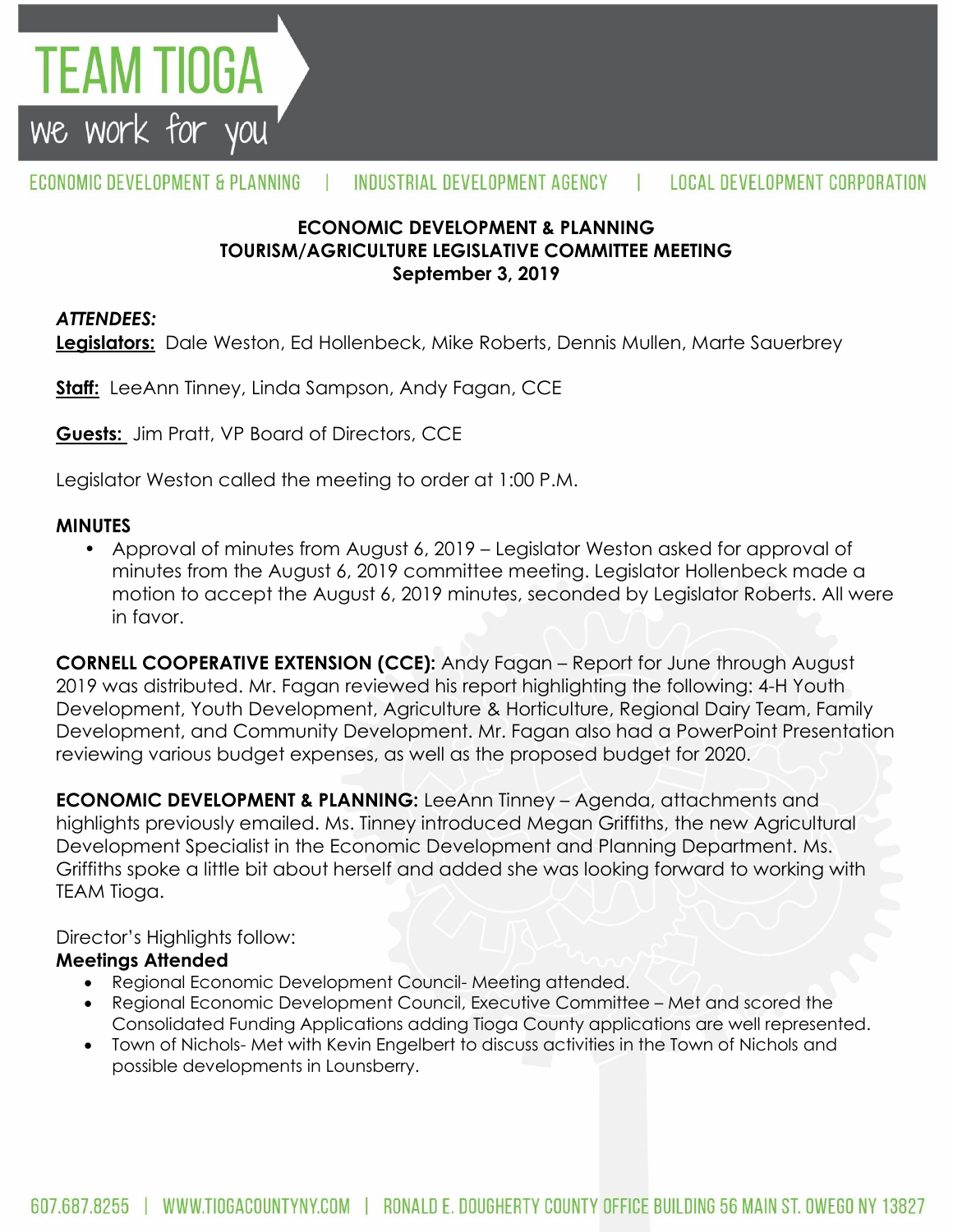- Tioga County Property Development Corp.- Attended the Land Bank Press Conference in Waverly with an active demolition going on in the background. One media representative in attendance.
- ST8 (Southern Tier 8) Met with the CED's Planning Committee (Committee for Economic Development).
- Best Buy- Met with representatives to discuss their expansion; an auto sort and retrieval system that will increase their productivity and make them more effective within Best Buy Corporate.
- Waverly Central School- Attended the Workforce Based Learning Steering Committee Meeting. They are reaching out to local employers to work directly with their students for internships and work programs. A good meeting.
- Southern Tier 4<sup>th</sup> Wave- Exploring battery technology in the region. This initiative is moving forward; partnering with Schuyler, Chemung, Broome and Tompkins Counties.
- VEDA- Attended the monthly meeting.
- Tioga County Housing Initiative- Phase 2 of the Housing Initiative is complete, but have not received the final report yet. Moving forward with putting a group together to enlist what was outlined and recommended in the housing initiative. Looks like a lot of interested partners within the County.
- Voigt & Schweitzer- Steel galvanization plant; construction continues.
- Southern Tier 8/ Southern Tier 4<sup>th</sup> Wave– ST8 is conducting and energy infrastructure study; connecting ST8 with the Southern Tier 4<sup>th</sup> Wave project, making it possible to share information; meeting this afternoon.

Not on the agenda, Ms. Tinney reported an LDC Board Member has resigned. A recommendation for a new board member will be coming in the near future.

# **Department Highlights**

- Regional Council Executive Committee CFA rating.
- ST8 Energy Infrastructure Impact Assessment and Strategy.
- Southern Tier 4th Wave Study.
- Projects
	- o HEMP (Waverly)- The old Grand Union warehouse building has been purchased and renovations are underway; anticipating 10 – 15 employees by the fall.
	- o Housing
		- 2 developers exploring housing opportunities in Owego.
	- o 2 State leads- Responded to both.
- Land Bank- Demolition complete on 9 properties.
	- o Of the 3 slated for rehab, 1 is a possible demolition.
		- o Appraisals are going to be done on demolition properties to begin the process of selling the properties to get them back on the tax rolls.
- Restore NY projects in progress:
	- o 358 Broad Street, Waverly
	- o 167-169 and 171 Main Street, Owego
- 2020 Census Complete Count Committee- This committee was set up at the fair, marketing materials purchased and a Facebook page has been set up; outreach ongoing.
- **Grants** 
	- o Preserve NY Grant- Awarded \$8000 to the Village of Owego; funding a Cultural Landscape Report for the Evergreen Cemetery.
	- o REAP USDA Code Enforcement Officer Shared Services Feasibility Study; under contract and will be completed June 2020.